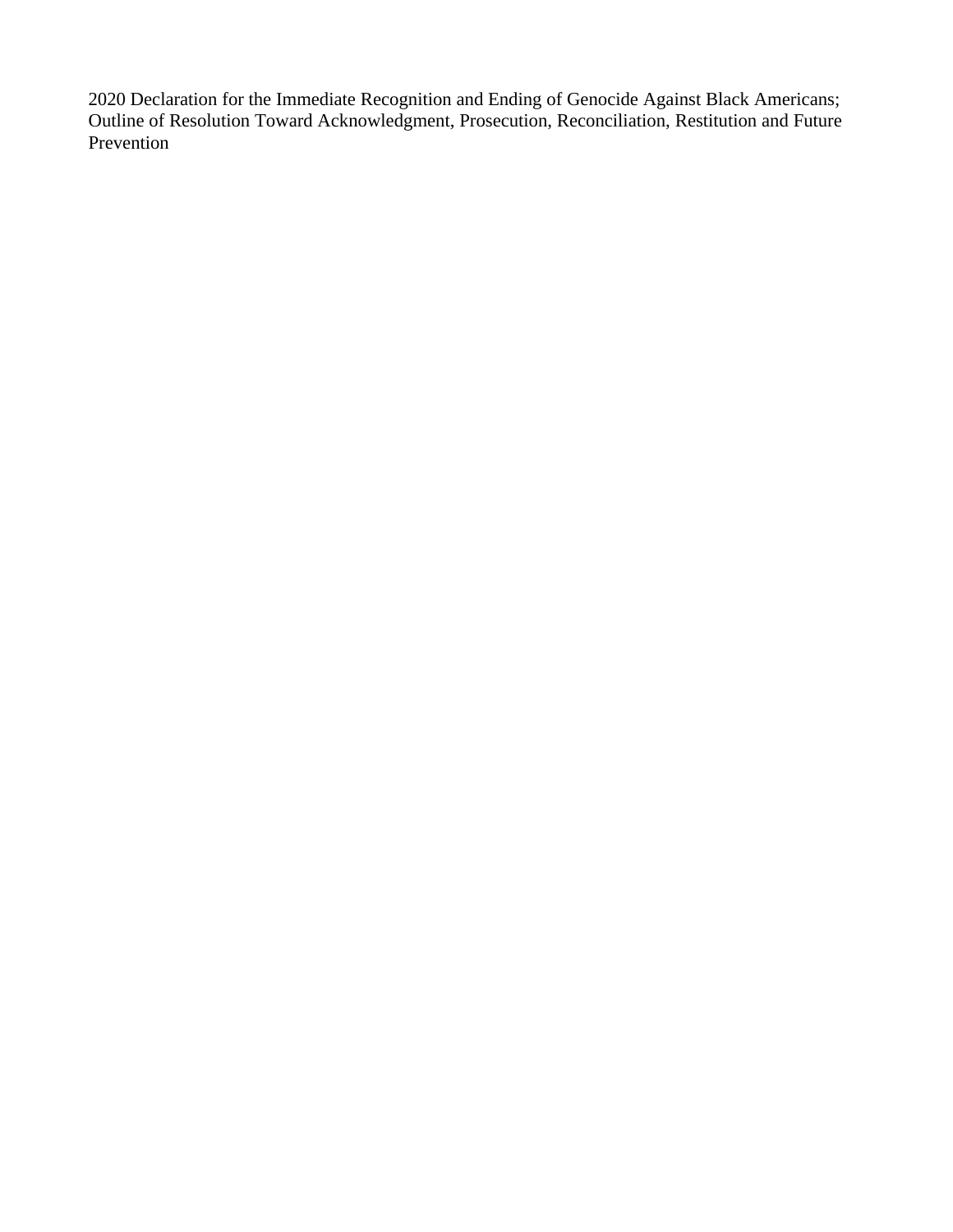## **Part 1: Draft Outline for Program of Domestic Reparations**

The following will include an outline for the study, calculation and providing of a complete and comprehensive reparations program for black Americans.

This outline includes the main portion of any reparations plan–cash payments to be made to victims to provide restitution for the various inequities that have been carried out over the years and to set a starting point toward reconciliation for the harm that has been done. Studies on this, particularly estimates by economists and others, have provided figures of around \$10-20 trillion. The final numbers could be higher; more exact numbers can and will be reached once the process for providing reparations officially begins.

As a preliminary measure, the following recommendations are to be carried out as a part of a bill passed by Congress and signed by the President of the United States of America:

As a starting point, there should be a providing of an immediate cash payment relief to all eligible. An amount should be determined and included as a part of the bill. At a minimum, \$1 trillion is to be allocated for this purpose. This round of payments has to be understood as initial and not take away from future, cash payments. Eligibility includes those with consistent black identity and ancestral lineage having established American roots. Although this should include a general recognition of the global harm of the slave-trade and support for reparations to all victims globally, being a U.S. bill, this should exclude recent immigrants whose families, although they might have suffered recently or in their countries of origin, were not subject to the relevant, generational victimization of the American system. Same eligibility applies to entire reparations plan and programs, other than where comprehensive measures apply to an individual occurrence to which an otherwise ineligible individual is/was a victim.

Also, upon execution, on top of these initial cash payments, until exact calculations can be confirmed as to what is owed in terms of a monetary amount and specifically by the federal government, there needs to be immediate civil and political protections. That immediate relief needs to take place, while the study is being done to provide a more detailed way to handle the building of the black community and black ownership and control of resources, as well as overall costs of infrastructure and other projects (see solutions in outline). As a part of this immediate relief, there needs to be a streamlining of programs related to free education and healthcare; ways to provide housing, food, jobs, etc., to those in emergency need of help (such as homeless, those living in dilapidated conditions, or those released from prison/jail); and, a criminal justice reform measure to review cases, release those incarcerated and expunge all criminal records of those held as political prisoners and/or as result of anti-black targeting– to be determined by federal agency (see outline and below).

To execute the initial measures and to complete the overall study and building of a comprehensive plan, there should be the setting up of an independent, federal agency–allow, again, a \$1 trillion minimum for initial allocation. In addition to necessary professionals, needed to carry out the tasks, this agency must include, in all levels and aspects, black Americans (carrying same eligibility criteria), and with adequate representation in terms of geographical location and socioeconomic background. This agency will be set to deal with current, future and past, civil and political rights violations by federal, state and local levels of government and private entities, as well as constructing of an immediate civil rights measure(s) to guarantee rights that have been infringed upon unjustly and unconstitutionally and to allow for execution of duties. This should include the adoption of that which will allow for the recognition and legal protection and access to international law regarding human rights and racial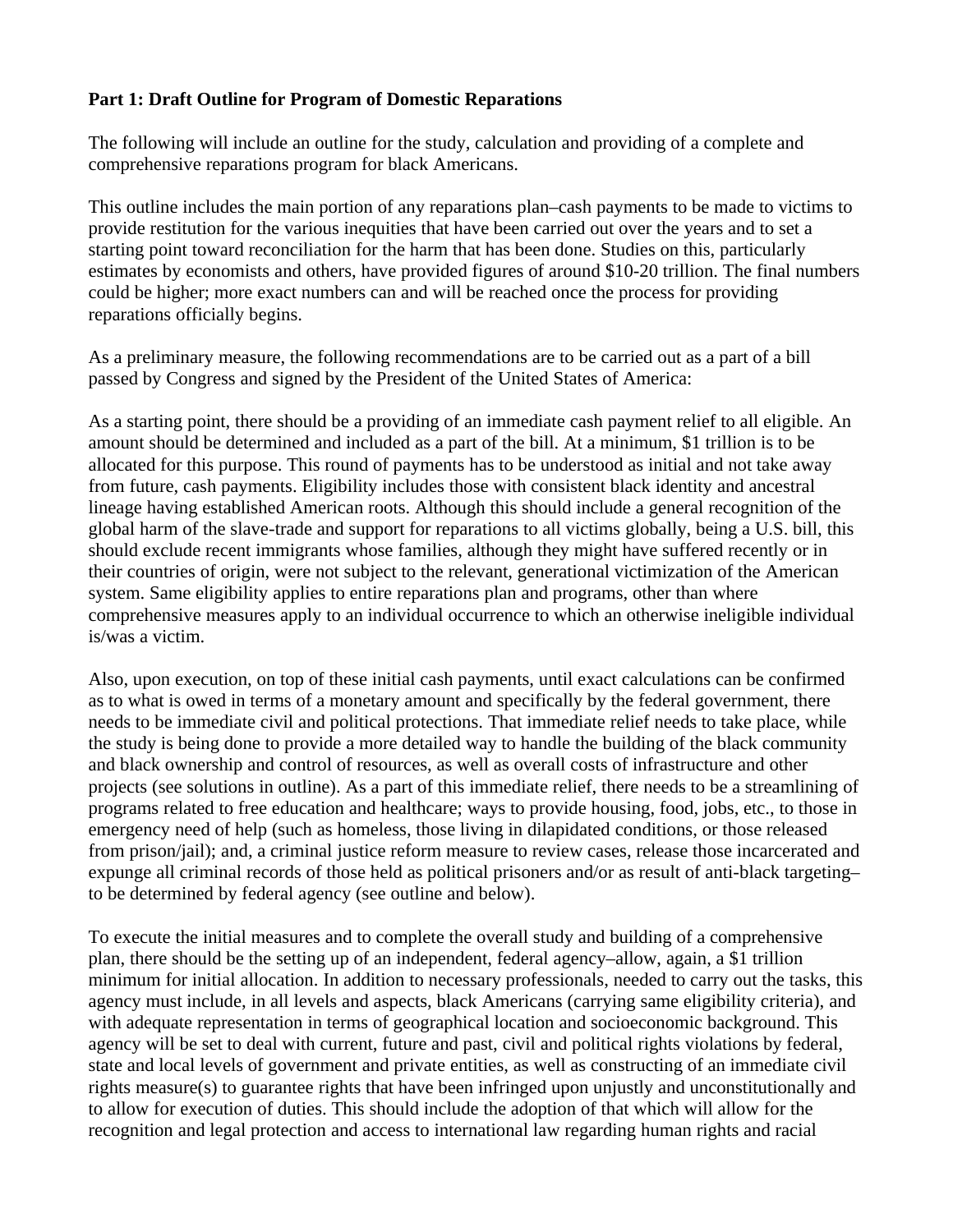discrimination, etc., for use in both international and US courts.

The process of setting up and receiving applications [which is to be available online, at local government offices and by mail], the determining of eligibility for applicants, the sending out of payments and setting up immediate relief programs, is all to be done within a year of setting up the federal agency, which is to be set up within six months of the signing of the reparations bill.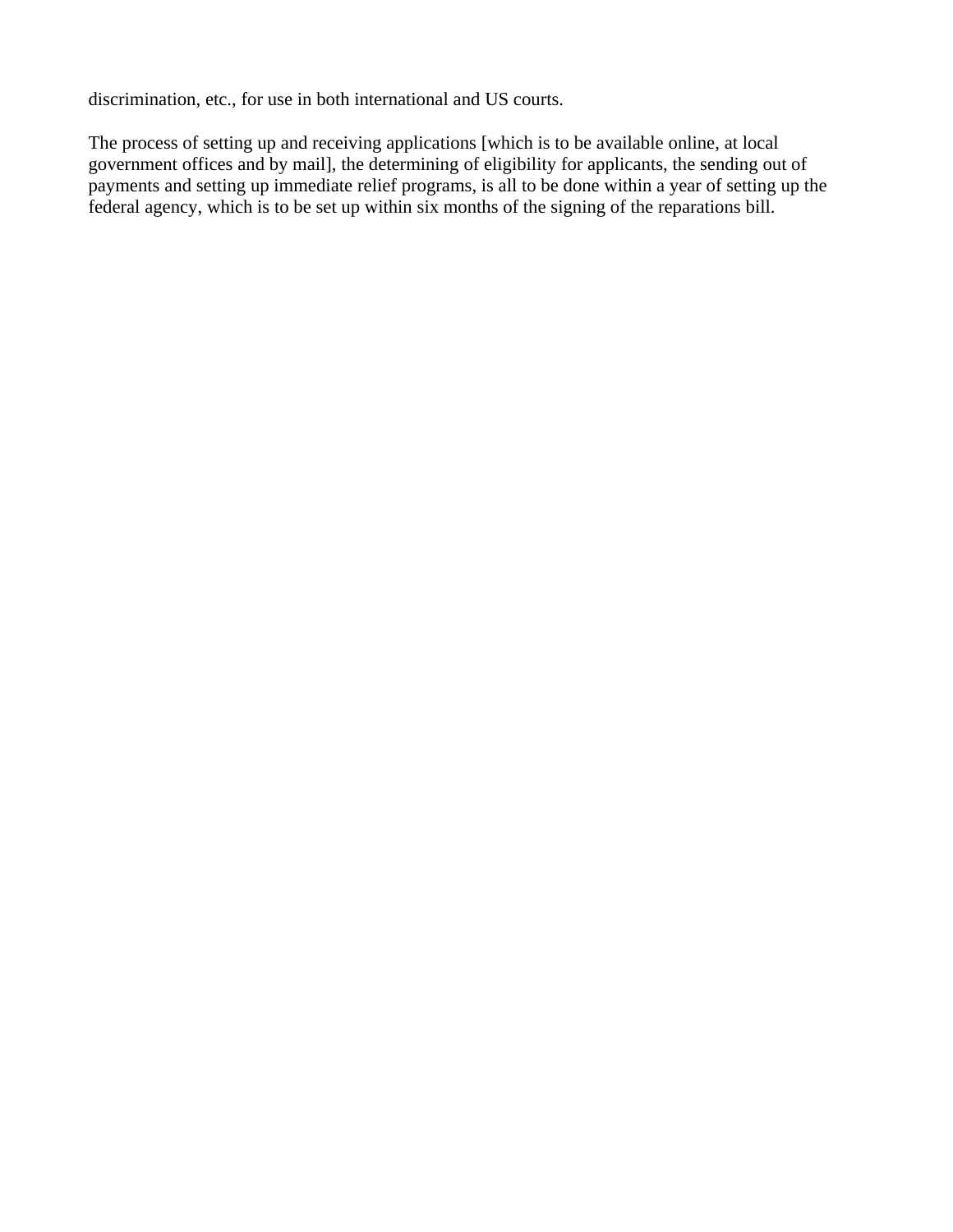## **Part 2: A Brief Summary**

This outline, as indicated in the title, will set out to provide an overall context regarding the following: the injustices aimed at black Americans; the framing of the case for human rights violations; and a program for comprehensive reparations. Potentially, differing from other similar projects and preliminary analyses, the goal here is to look not only at the institution of American Slavery but also the subsequent violations of those rights which have been understood as fundamental and natural to all people–referred to as "unalienable" in our very own Declaration of Independence–as well as the violations of codified laws that were, at various times, expressed in the very document that represents the founding of our Union: The Constitution of the United States–including that which was precisely amended into that document for the purpose of protecting black Americans as citizens of our great nation. In addition, to be covered, will be those actions that constitute the crime of genocide under international law and standards for human rights.

American slavery utilized a group of human beings as chattel–as an appendage of fixed capital. This was done not only in a way that represented one of the most brutal and protracted variations of human exploitation in history, the very fact of this exploitation, in its nature as inhumane bondage and unpaid labor, also represented massive accumulation of primitive wealth and building of economic institutions and infrastructure. The utilization of this foundational wealth for subsequent wealth building, which existed within the context of excluding black Americans from their basic rights and the fruits of their labor, was all done toward the creation of what is one of the richest nations in the world.

The fact of this wealth building, for both America as a whole and private entities, along with the lack of redress to those upon whose backs this wealth was built, is widely cited and acknowledged, even if only in a passive manner. What is to be addressed, by being outlined more fully here, is the institution of American Slavery, along with subsequent and related travesties and transgressions carried out by state, federal and local levels of government, as well as with private entities, within the United States.

Included in this will be the listing, defining, describing and providing of examples for the various tactics and programs implemented toward the destabilization and destruction of black American communities and people within the political, political-economic, social and cultural spheres of society. This outline will show the blatant opposition to civil and political rights on the domestic scene and a complete disregard for the humanity and lives of black Americans based on international standards.

Along with the lists and descriptions of tactics, there will be included various breakdowns, specifically in the context of various eras that are understood as pertaining to the history of black Americans and their struggle for rights and liberation–or more simply, their quest for being recognized as human beings within their own country.

Hopefully, from this outline, there can be developed any of the following:

- (a) Adding of more points and missed detail items to the outline.
- (b) Adding of detailed historical analysis of outlined points: research, sources and documentation.
- (c) Adding of detailed costs analysis of reparations; an estimate for the number of deaths.
- (d) Adding of plan and path for redress: independent legal action or included as federal legislation.
- (e) Petition for immediate action to United Nations and/or United States.
- (f) Raising of awareness among US citizens.
- (g) Raising of awareness among citizens of other countries and their governments.
- (h) Building of an international coalition to bring justice to the situation.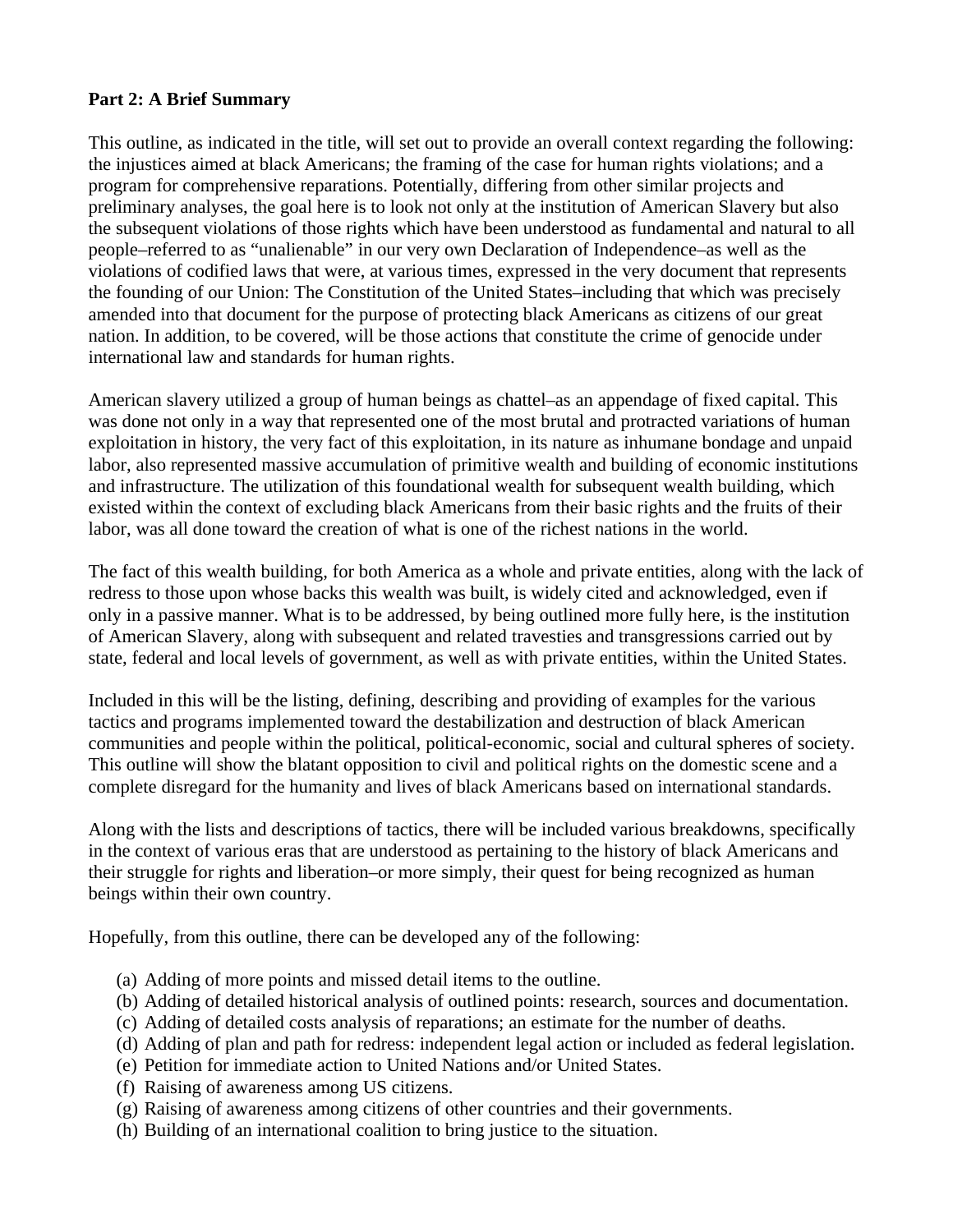# Table of Contents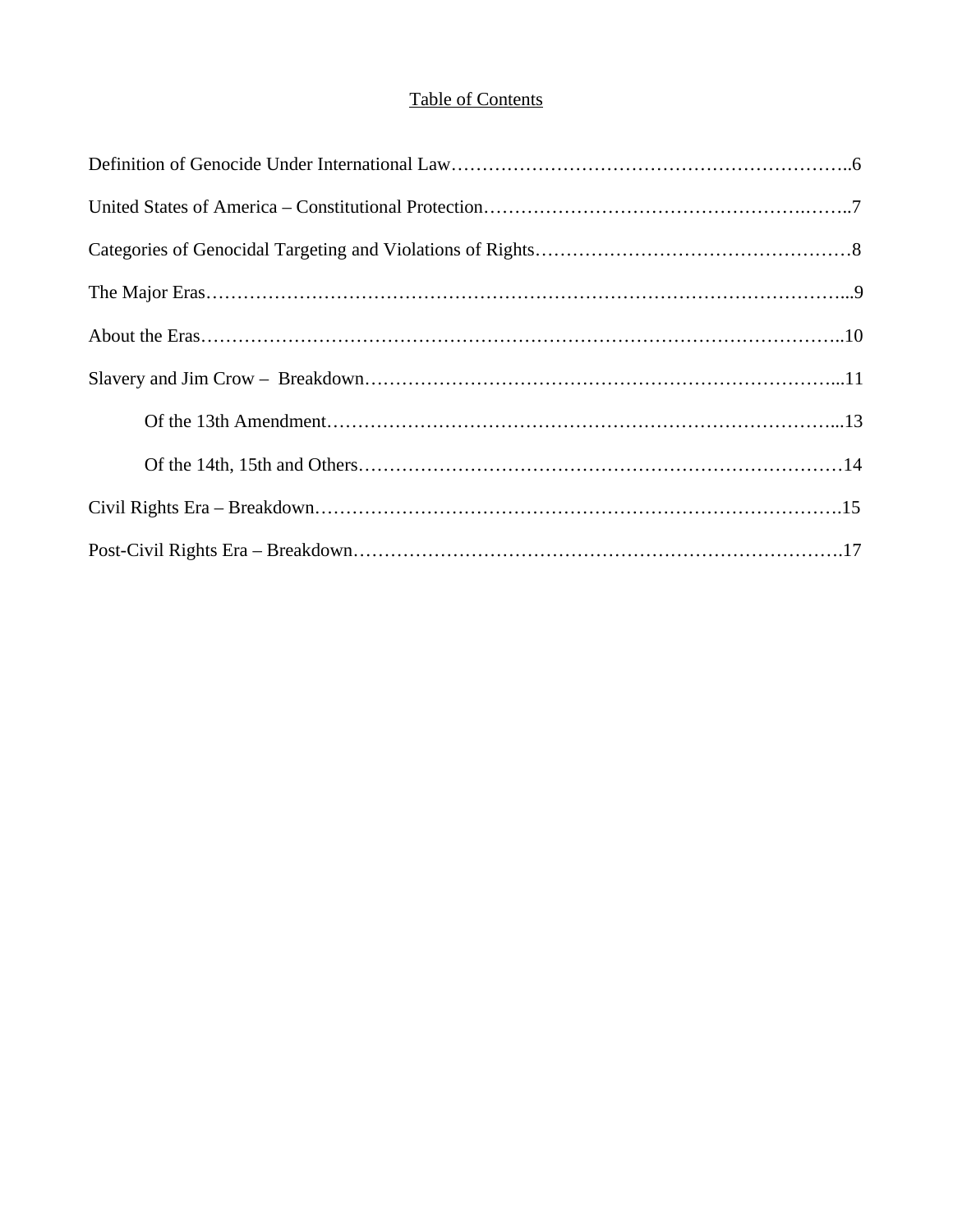## **Part 3: The Legal and Historical Outline**

## Definition of Genocide Under International Law

Approved and proposed for signature and ratification or accession by General Assembly resolution 260 A (III) of 9 December 1948.

Entry into force: 12 January 1951, in accordance with article XIII.

## ARTICLE 1.

The Contracting Parties confirm that genocide, whether committed in time of peace or in time of war, is a crime under international law which they undertake to prevent and to punish.

#### ARTICLE 2.

In the present Convention, genocide means any of the following acts committed with intent to destroy, in whole or in part, a national, ethnical, racial or religious group, as such:

(a) Killing members of the group;

(b) Causing serious bodily or mental harm to members of the group;

(c) Deliberately inflicting on the group conditions of life calculated to bring about its

physical destruction in whole or in part;

(d) Imposing measures intended to prevent births within the group;

(e) Forcibly transferring children of the group to another group.

# ARTICLE 3.

The following acts shall be punishable:

- (a) Genocide;
- (b) Conspiracy to commit genocide;
- (c) Direct and public incitement to commit genocide;
- (d) Attempt to commit genocide;
- (e) Complicity in genocide.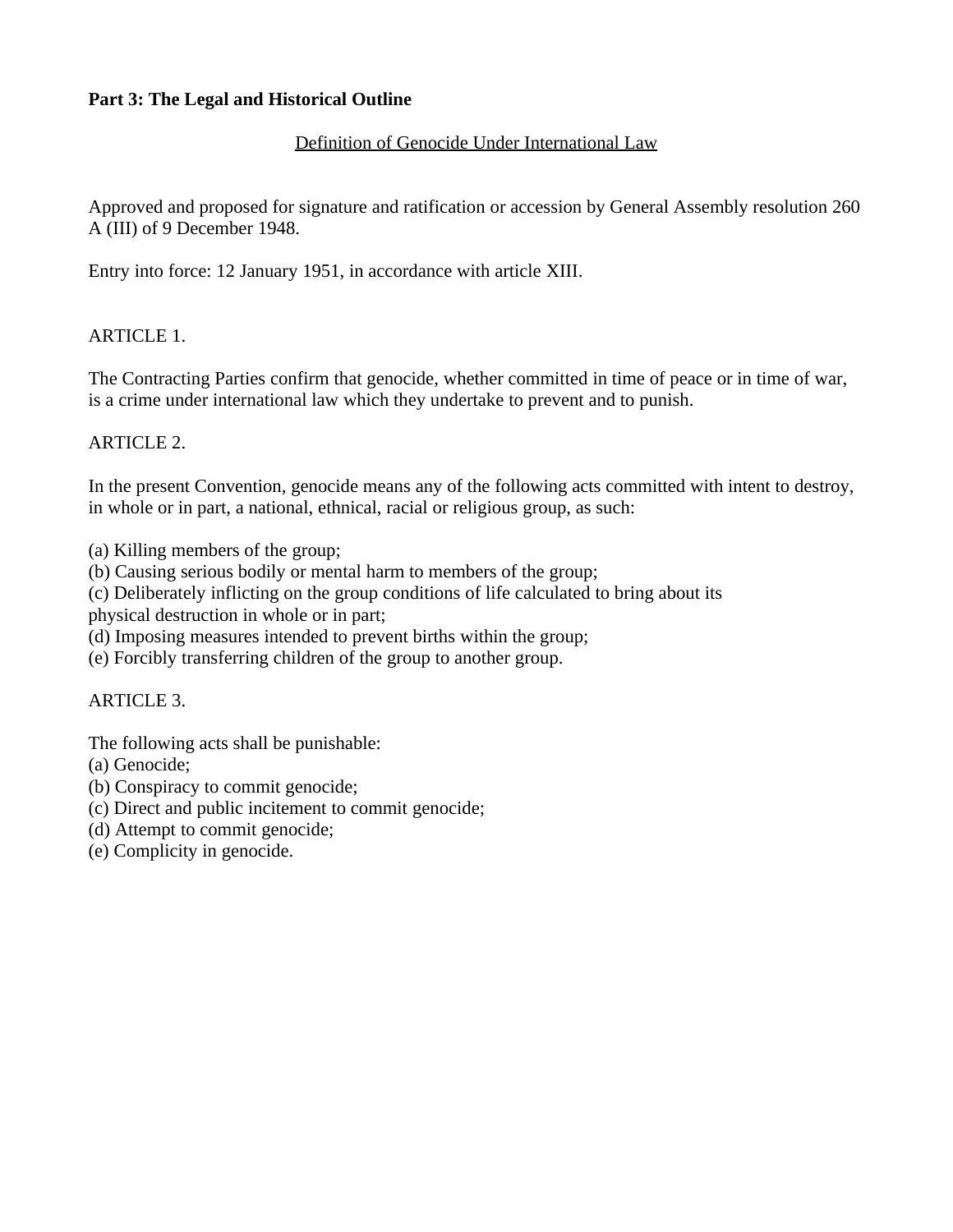# United States of America – Constitutional Protection\*

Amendment XIII. Passed by Congress January 31, 1865. Ratified December 6, 1865.

## SECTION 1.

Neither slavery nor involuntary servitude, except as a punishment for crime whereof the party shall have been duly convicted, shall exist within the United States, or any place subject to their jurisdiction.

SECTION 2. Congress shall have power to enforce this article by appropriate legislation.

Amendment XIV. Passed by Congress June 13, 1866. Ratified July 9, 1868.

## SECTION 1.

All persons born or naturalized in the United States and subject to the jurisdiction thereof, are citizens of the United States and of the State wherein they reside. No State shall make or enforce any law which shall abridge the privileges or immunities of citizens of the United States; nor shall any State deprive any person of life, liberty, or property, without due process of law; nor deny to any person within its jurisdiction the equal protection of the laws.

#### SECTION 5.

The Congress shall have the power to enforce, by appropriate legislation, the provisions of this article.

Amendment XV. Passed by Congress February 26, 1869. Ratified February 3, 1870.

#### SECTION 1.

The right of citizens of the United States to vote shall not be denied or abridged by the United States or by any State on account of race, color, or previous condition of servitude.

#### SECTION 2.

The Congress shall have the power to enforce this article by appropriate legislation.

\*For general protections granted to all citizens of the United States of America see the first ten Amendments, also known as the Bill of Rights, as well as the remaining Amendments and relevant state and local laws.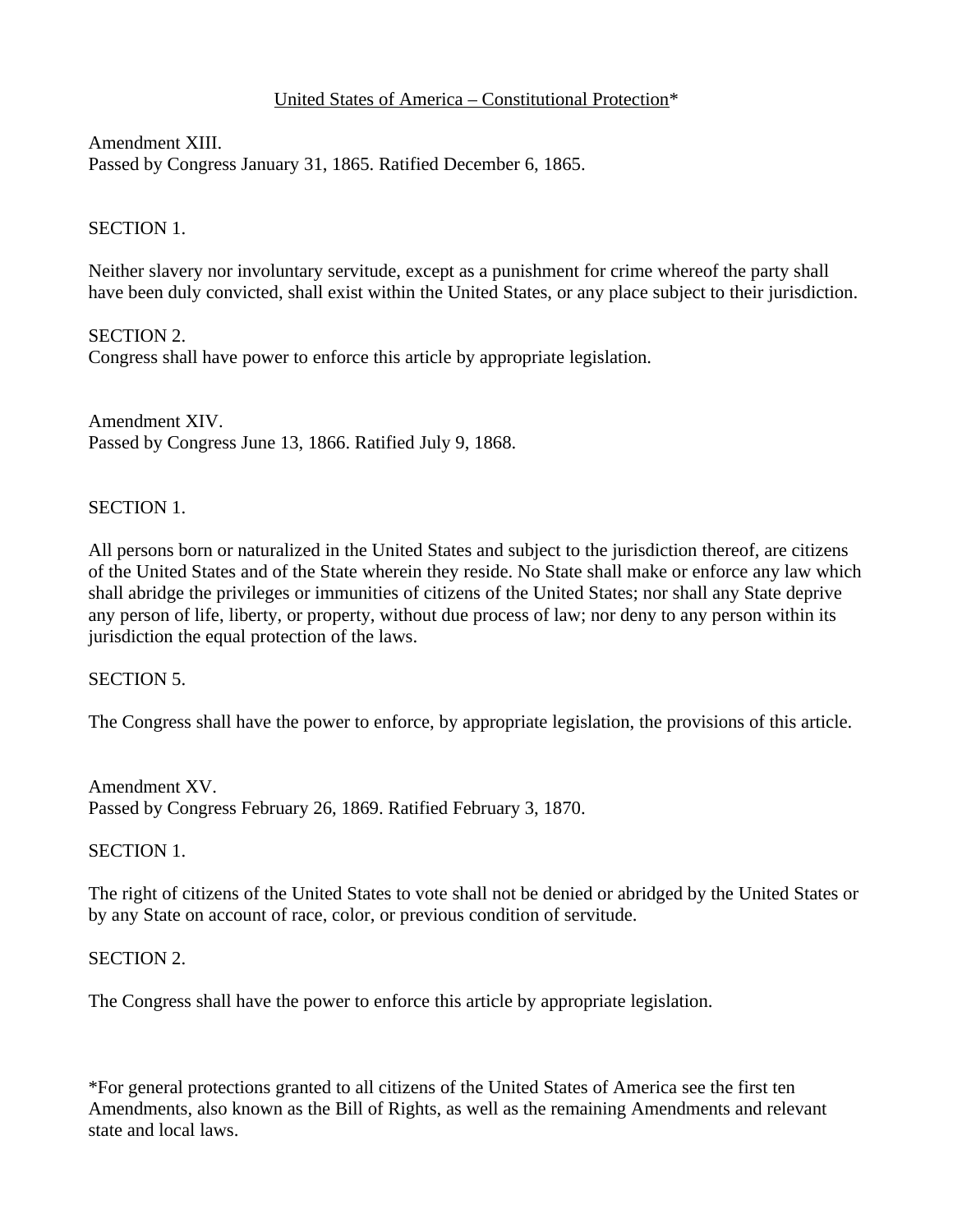# Categories of Genocidal Targeting and Violations of Rights\* \*\*

## **Politically/State based.**

#### *Direct Government Action*

- Political Assassinations
- Mass Incarceration & Police Targeting
- Police/Military Intelligence Operations
- Jim Crow/Segregation

#### *Indirect Government Policy*

- Abortion
- Identity Politics
- Immigration
- Welfare & Family Law
- War on Drugs
- Gun Control
- Voting Rights/Gerrymandering

# **Political-economic based.**

- Redlining
- Economic Terrorism
- Racial Discrimination
- Prevention of Ownership and Resources
- Lack of Protection Against Wrongdoing and Theft
- Anti-communism/socialism

#### **Socially based.**

- Domestic Terrorism & Violence, e.g., KKK
- Targeted Media & Entertainment
- Historical Revisionism & Propaganda
- Anti-black Discrimination, Prejudice and Bigotry
- Propaganda Surrounding Meaning/Context of White Supremacy & Racism
- Actualization of White Supremacy and Racism

\*There is overlap between political, political-economic and social categories (as well as cultural), as these function together within the overall context of a society. These concepts will be broken down with history and examples being given; and also, the concepts will be further explained with regard to their relations to the relevant international and domestic law(s).

\*\*[For sources see detailed outline, summaries and explanations]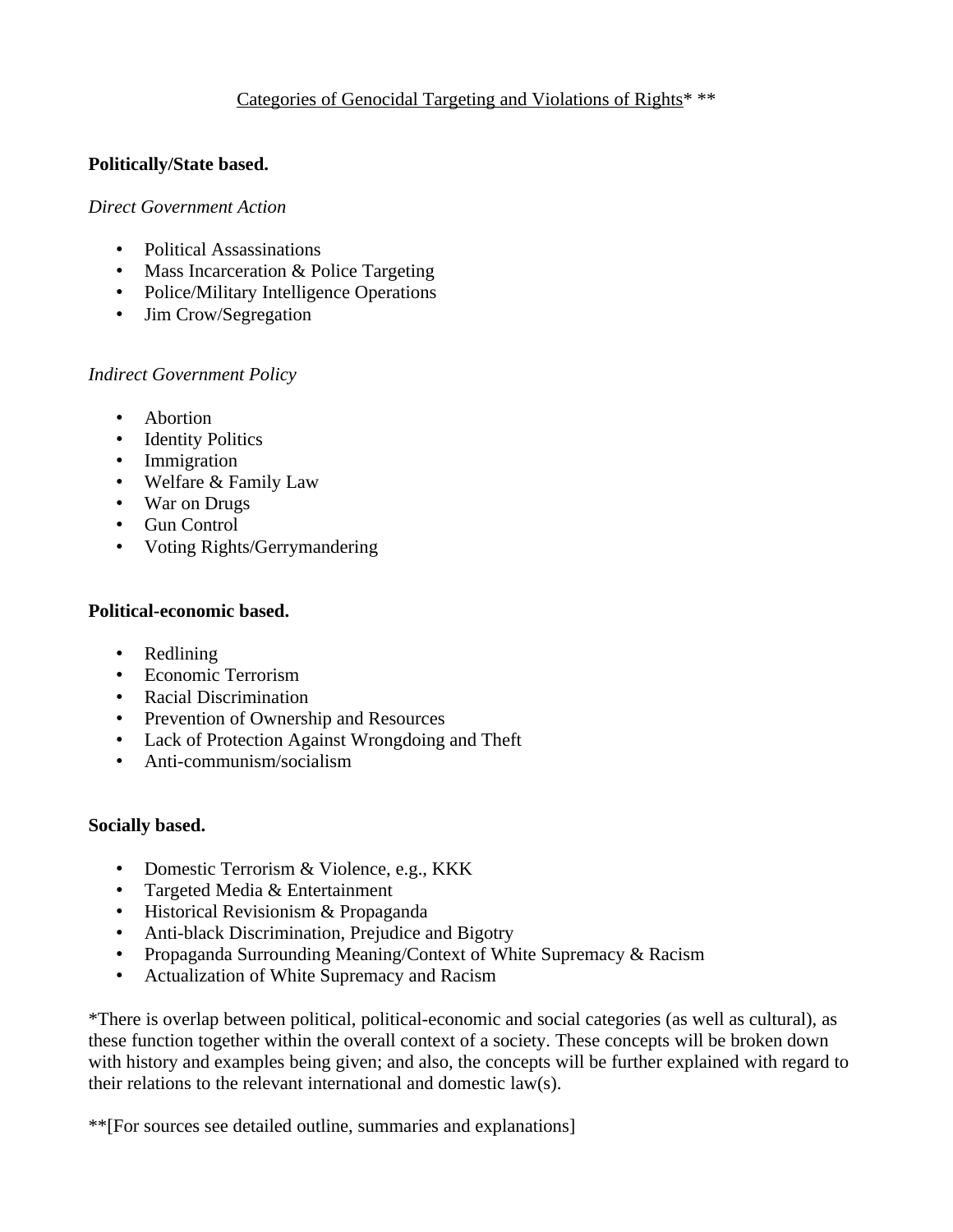*The struggle of black Americans can be broken down into major eras\*:*

**Slavery** – 1619\*\*-1863 (Emancipation Proclamation); 1865 (Thirteenth Amendment)

**Reconstruction** – 1863-1877 (Compromise of 1877)(Fourteenth/Fifteenth Amendment)

- Black Codes
- Ku Klux Klan
- Criminalization of Black Life
- Re-Institution of Slavery (Sharecropping/Debt Peonage/Convict Leasing)

**Jim Crow** – 1877-1965 (Civil Rights Acts/Voting Rights Act)

- Segregation
- Redlining
- Anti-Mesegination/One-Drop
- Poll Taxes & Literacy Tests

# **Civil Rights Movement** – 1950-1969 (COINTELPRO Discovered in 1971)

- McCarthyism
- COINTELPRO
- Assassination Campaign

# **The New Jim Crow** – 1971-Present

- War on Drugs
- Mass Incarceration
- Social Policy
- Economic Control
- Media Control
- Re-Introduction of Previous Efforts

\*The history can be broken down into the above eras. The UN was formed in 1945. *The Convention on the Prevention and Punishment of the Crime of Genocide* was adopted by the United Nations General Assembly in December 1948. The Convention entered into force in January 1951. Part of this discussion will be centered around the Civil Rights Movement and Post-Civil Rights Eras, as well as the providing of definitions, examples and potential remedies for the above categories of targeting. The history of slavery and Jim Crow is widely recognized but will also be discussed. The latter was the primary concern in a previous petitions: *We Charge Genocide: The Crime of Government Against the Negro People*, which was presented to the United Nations at meetings in Paris in December 1951; as well as *A Petition to the United Nations on Behalf of 13 Million Oppressed Negro Citizens of the United States of America*, 1946; and *Appeal to the World: A Statement on the Denial of Human Rights to Minorities in the Case of Citizens of Negro Descent in the United States of America and an Appeal to the United Nations for Redress*, 1947.

\*\*Although 1619 is the popularized starting point for slavery in the American/British colonial areas, it must be noted that events can be traced prior to that date. It can also be noted that 1789 represents the beginning of the United States under the Constitution.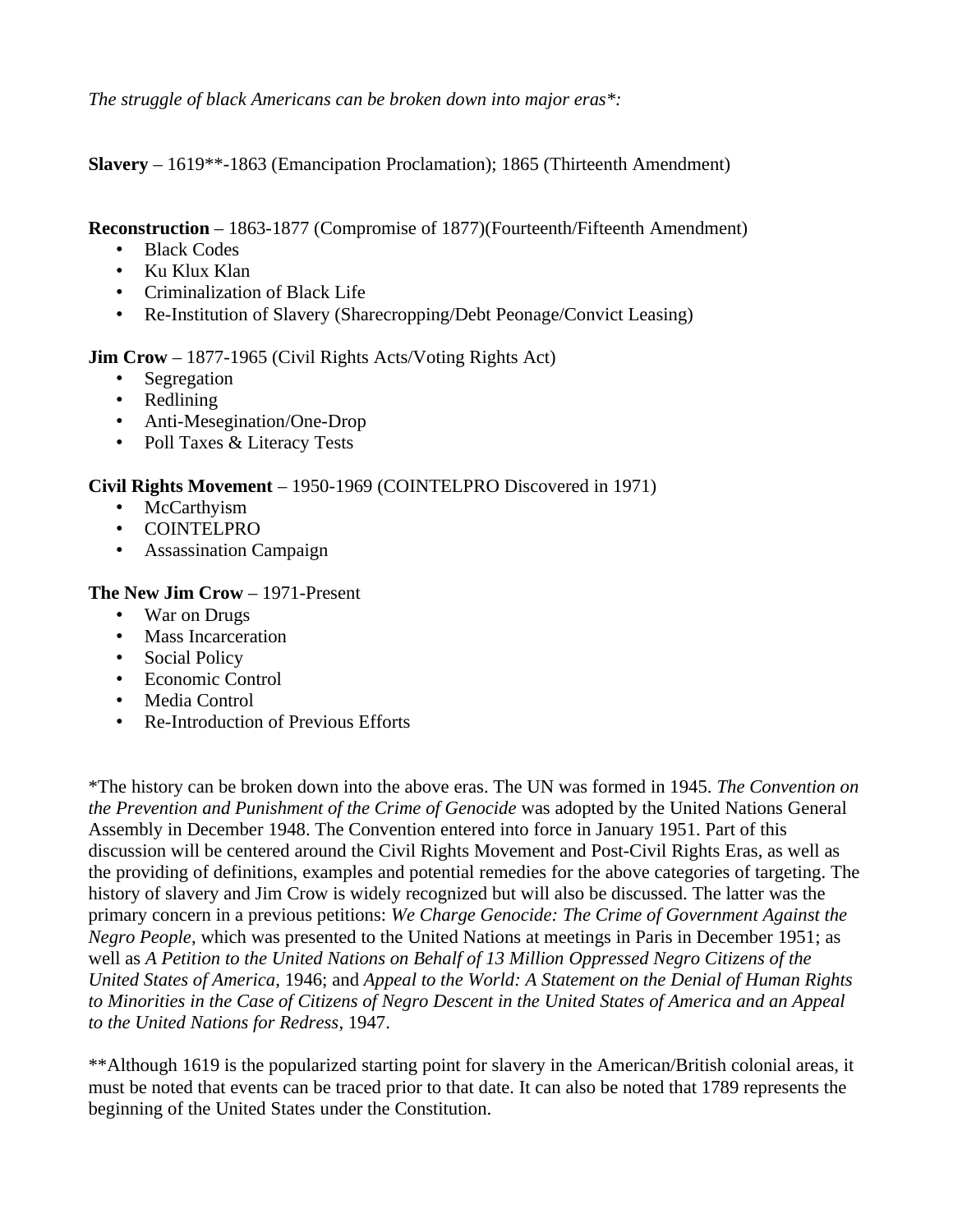## About the Eras

From colonial times and throughout the history of the US, black Americans have been a problem. From decisions on how to deal with the slave-trade and freeing slaves, to Supreme Court decisions questioning their humanity. The often ignored aspect within the timeline of American history is the existence of only two small eras during which it was supposed to be set forth that the human and political (or civil) rights of black Americans would no longer be deprived: the Era of Reconstruction; the Civil Rights Movement. In contrast to the supposed abolition of the conditions of depriving rights to these Americans, there stood the re-institution of a more effective and dynamic version of the prior evil with a differing facade.

During Reconstruction, the KKK, Red Shirts and other paramilitary operations were formed, black codes were generated, black life was criminalized, sharecropping and convict leasing were built up; and eventually, Reconstruction was ended for the Jim Crow Era to begin.

During the Civil Rights Movement, the KKK came back into full force, McCarthyism was started, COINTELPRO was active, leaders were imprisoned, assassinated or exiled, and subsequent social, political and political-economic control was implemented to push drugs, welfare, abortions and broken homes, i.e., the effective destabilization of the black community. Leaders taken out by the government were replaced with informants, agents and proponents of the very white supremacist ideology prior black leaders sought to eradicate. Music, entertainment and culture were hijacked, pushed in the place of substantive communities, organizations and movements, and filled with the same types of representatives that replaced the political leadership. This represented the establishment of the New Jim Crow Era of Mass Incarceration. This was all packaged as a massive success and "progress".

If you look even deeper, you can see even more motivation that had absolutely no sense of concern behind it. The Civil War came with the economic revolution (Industrial Revolution) toward a more capitalist economy. As WW2 ended, the UN and global community were pressing the US over antiblack policy, as they just had the Nazis on trial for utilizing similar methods in targeting minority groups in Germany and throughout Europe. They also just agreed to, and established, international laws and standards for human rights and against genocide.

For the United States, looking as if they were doing nothing was a huge, international, political issue. The optics of a successful Civil Rights Movement and the ending of Jim Crow was paramount to their surmounting this pressure. It also worked toward a succeeding denial–one based on a propagandized history and myth of progress, inclusion and ending of a system and culture based on anti-black policy, corruption and a pervasive ideology of white supremacy.

In the US, Slavery was utilized as a form of makeshift feudalism to support a capitalist and imperialist expansion on the basis of white supremacy. After the Civil War and Reconstruction, the US allowed for a re-instituted form of servitude through variations sharecropping and convict leasing. Outside of the South, Americans were still segregated, despite the vapid historical denials and fantasy of the North as a place of rampant and scrupulous abolitionism and social inclusion. The North subjected black Americans to redlining and other practices that deprived them of access to resources and prevented the building of vibrant communities. Even with the escaping of Southern conditions through the ending of Jim Crow and Great Northward Migration, with the US becoming the leading world, economic power and moving toward financialization and globalization, where were the blacks going to go?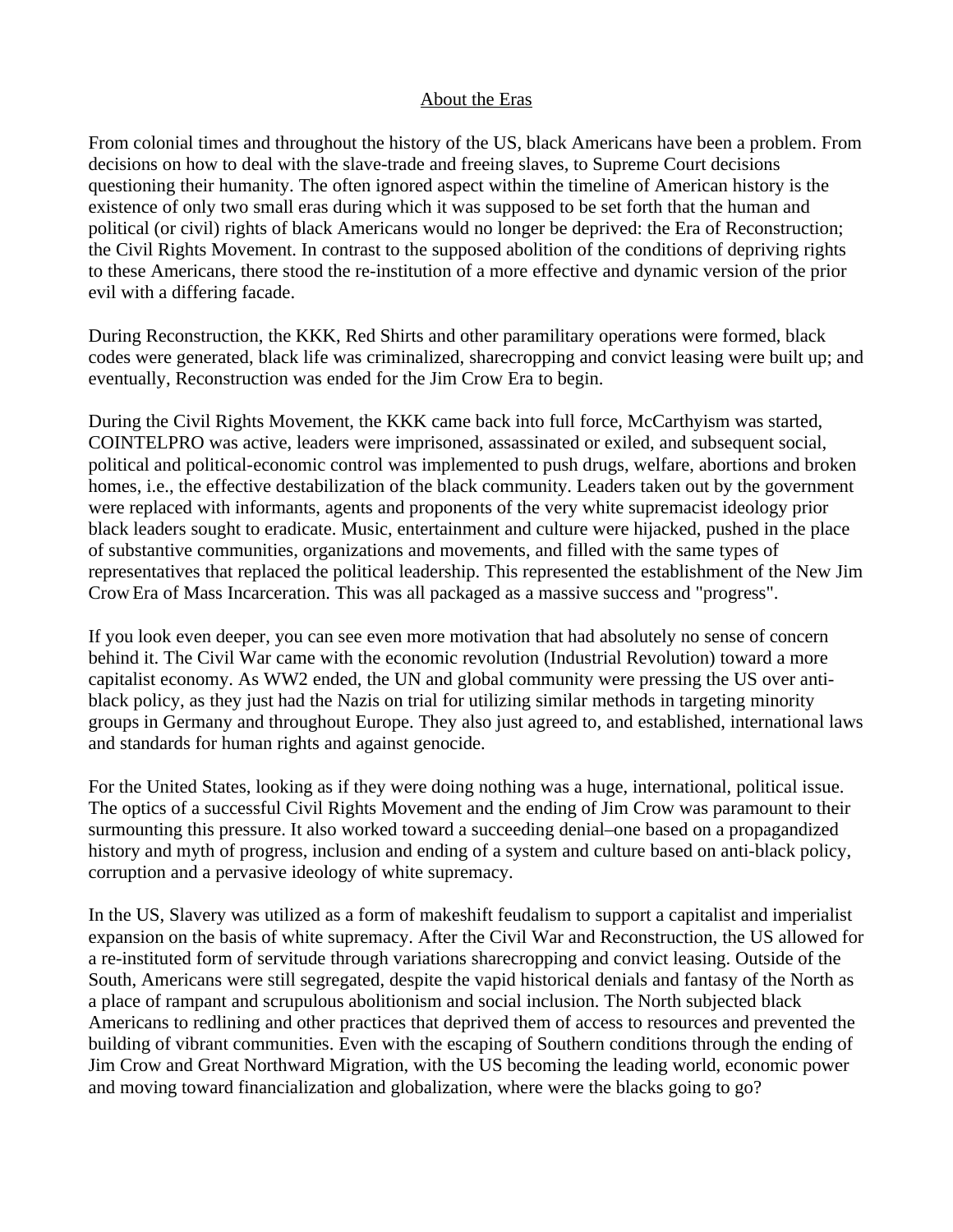# Slavery and Jim Crow – Breakdown

- **Slavery (and the slave trade)** represented massive accumulation of both personal and national wealth that blacks were excluded from by the nature of the institution. As well, slavery represented massive physical and psychological, as well as institutional and cultural, damage to individuals, families and the group as a whole.
- The United States was founded upon the protection, perpetuation, economic output and economic growth related to slavery. Despite the legal structure and ideals of the Constitution and Declaration, the US allowed for blacks to remain in a state deprived of rights. In spite of ending of the slave-trade, it was allowed to operate illegally for decades. This was the United States as a federal government and as a collection of several states; and thus, as such, as representing the group with majority population and influence over such affairs, the US carries responsibility.
- Example(s): building of and/or financing the building of major cities, buildings, estates, infrastructure, etc.; wealth in owning and profit in selling slaves; profit in selling value produced in the form of commodities, e.g., cotton, produced by slave labor; murders, beatings, rapes and other forms of violence and intimidation; breaking up of families; etc.
- Solution(s):
	- cash payments in a to be determinate sum to foundational black Americans/descendants of slavery, including interest accumulating investments and/or "baby bonds" for children and cash payments with (optional) investment training and opportunities for adults (to address stolen wealth/gap)
	- fully free K-12 and college and university access, including grants and scholarships to attend private institutions; creation of black educational institutions on all levels; in addition, grants and a new program to promote black history, museums and protection of historical documents and sites, black directed educational experiences and curriculum, investments in arts, vocational training and extracurricular activities and establishment of independent institutions and a new generation of black educators (to address denial of education)
	- free access and subsidies for medical and mental health professionals including personal, couple and family therapy with special emphasis and programs and grants to study and provide for future black professionals and specialization in dealing with the history and trauma associated with slavery and the following exposure to white supremacist ideology and racism (to address psychological and health impacts)
	- national apology for support and perpetuation of the institution (to address role and responsibility and move toward reconciliation)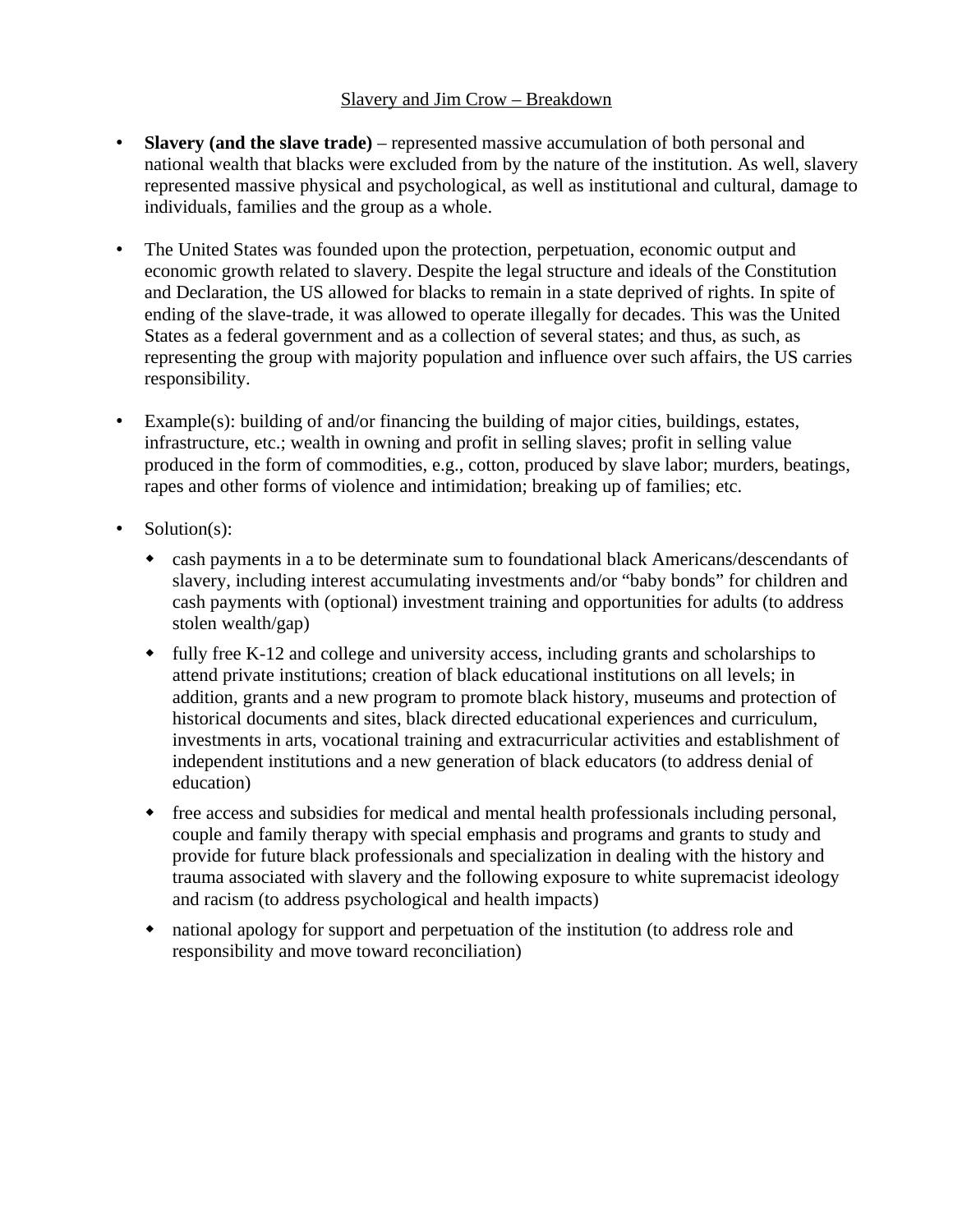The Thirteenth Amendment to the Constitution of the United States of America abolished slavery and involuntary servitude "expect as punishment for a crime whereof the party shall have been duly convicted". This amendment was passed and ratified in 1865, three years after the Emancipation Proclamation was signed in 1863 freeing the slaves during the Civil War.

Subsequently, laws were passed and actions were taken in blatant contradiction to the freeing of black Americans. Terrorist violence was unleashed through the establishment of paramilitary and otherwise violent organizations; black codes were passed to unduly and unjustly criminalize black life; sharecropping, convict leasing and other political-economic circumstances were imposed; and ultimately, a slavery was re-instituted under the auspice of political, political-economic and social aspects of society that reflected a capitalistic transition: the implementation of wage-slavery with the relief of various methods of forced segregation, violent exclusion and legal frameworks that were conducive to the forced subjugation of "vagrants", i.e., those that did not willfully concede to the imposition of the social relation sublated into its new political-economic form of primitively accumulated private property–capital.

In a brief effort to intervene, aided by the post-war military occupation, civil rights legislation was passed. Eventually, the Fourteenth and Fifteenth Amendments were passed and ratified. This granted, as constitutional law, citizenship, privileges and immunities, due process, equal rights, the right to vote and gave Congress the responsibility and authority to enforce and pass additional legislation necessary toward that enforcement.

This, however, was abruptly ended in 1877, which marked the end of the Era of Reconstruction and the beginning of the Jim Crow Era. Through the tearing down of the protection, along with the instituting of violent and economically harmful forms of forced segregation and discrimination rooted in white supremacists and racist ideology and violence, came the effects of the efforts to prevent black Americans from living freely and equally under the law as was expressly established by constitutional amendments. Political rights being exercised–such as voting, carrying political positions, organizing politically, attempting to own land, engage economical, and so on–were voided.

This voiding of express and constitutionally granted political rights lasted up until new efforts were instituted during and after the Civil Rights Movement and signing of additional Civil Rights Act(s)/Voting Rights Act (in addition to the Civil Rights Act of 1866 and other acts).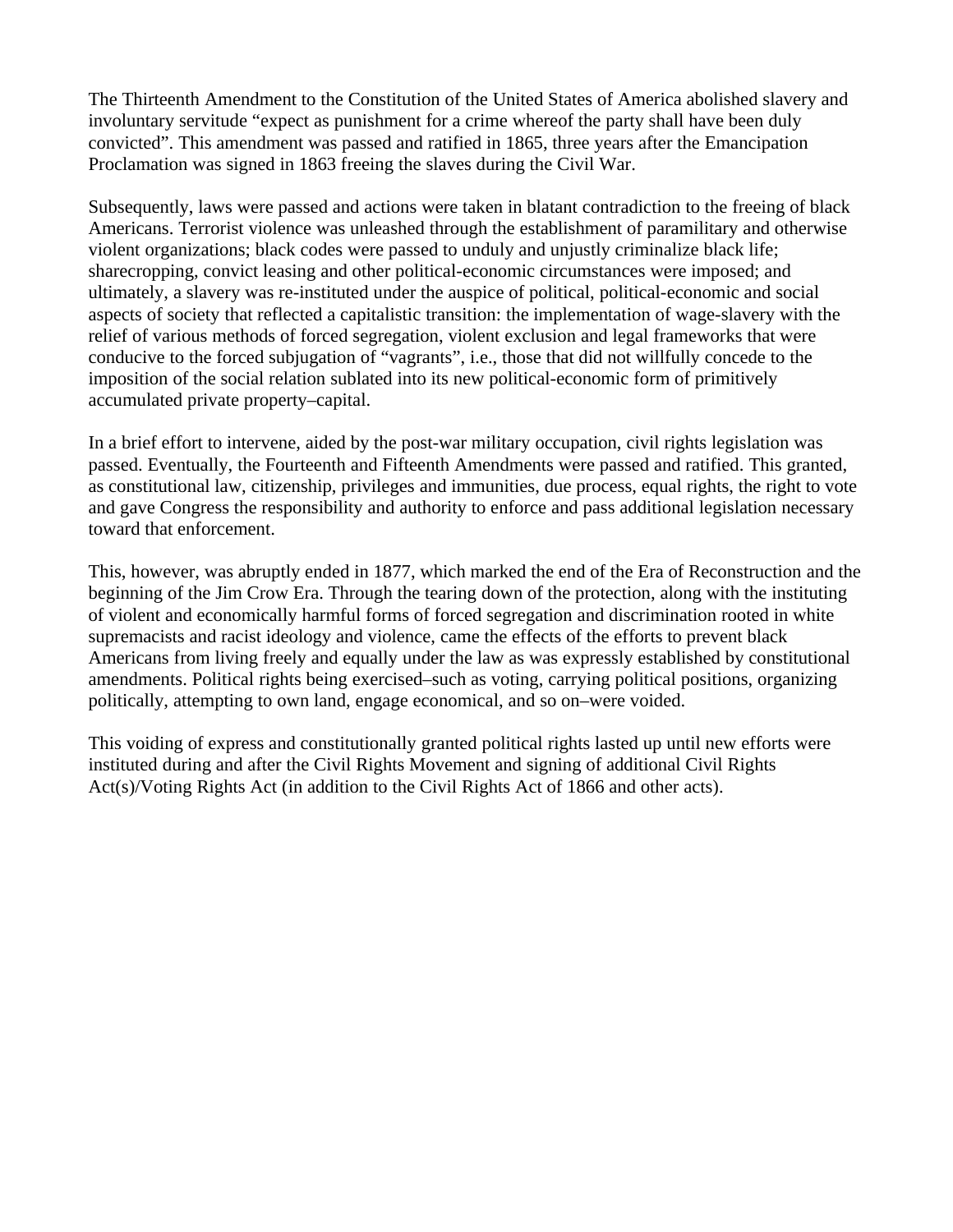Of the  $13<sup>th</sup>$  Amendment...

- **Re-institution of slavery**  black codes, theft and prevention of land ownership, sharecropping, convict leasing, etc., prevented former slaves from establishing their own means of wealth creation and forced them back into a new kind of slavery.
- This represented blatant violations both by the state governments instituting the policy and the federal government failure to maintain order.
- Example(s): vagrancy laws, migration agent laws, false arrests, false accusations, extrajudicial killings, theft of property, no legal protection, etc.\*
- Solution(s):
	- civil damages added to the calculation of the above suggested reparations, applicable also to states (addresses constitutional violation and depriving of opportunity)
	- land granted or grants and subsidies issued to buy land (addresses deprived land and resource ownership)
	- new civil rights legislation and agency with specially appointed black American representatives to deal with civil rights violations with grants for black Americans to study law and establish firms with emphasis on the protection of civil rights (addresses violations)

\*Some of this represents events that had an even more serious impact after Reconstruction, when there was no longer outside protection available to black Americans in the South.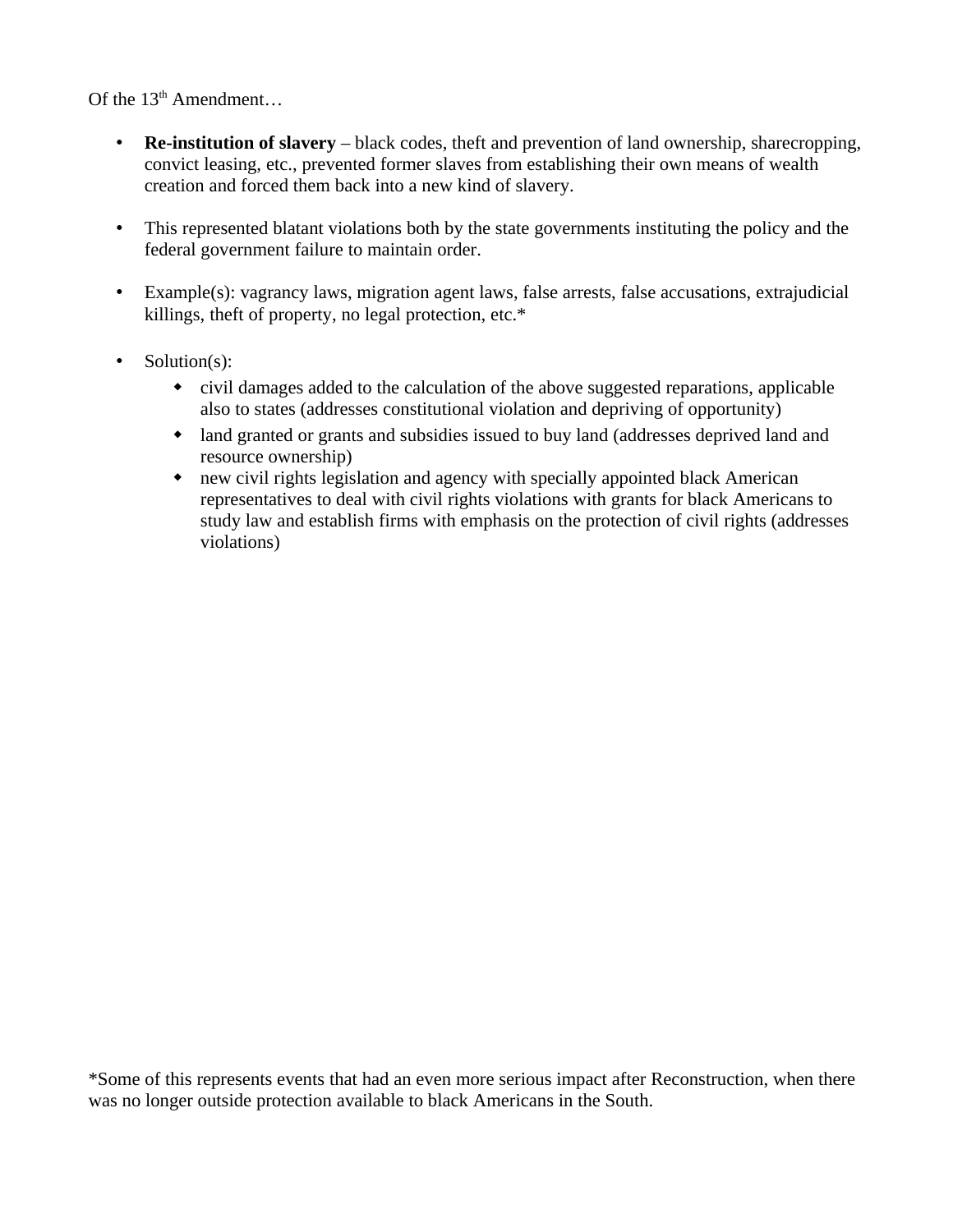On the  $14<sup>th</sup>$ ,  $15<sup>th</sup>$  and others...

- **Jim Crow segregation and redlining** laws and practices forcing segregation and depriving black Americans inclusion in economic development, while simultaneously–including in the form of terrorist violence–discouraging or destroying economic development and wealth creation in the black community. This included exclusion from engaging in political selfdetermination and participating in the political process.
- This represented blatant violations against every aspect and essence of the amendments to provide equal protections, privileges and rights as afforded all American citizens and citizens of the several states.
- Example(s)**:** killings, rapes, false imprisonment, lynchings, terrorist violence, poll taxes and literacy tests, destruction (e.g. of Black Wall Street), exclusion from federal programs, housing covenants, eugenics programs were started, etc.
- Solution(s):
	- see above solutions (addresses additional reparations for damages during this era of economic, political and social warfare, plus voting rights)
	- grants and subsides given to invest in community rebuilding, businesses and organizations and home and community ownership, loans (if applicable) to be fixed and low interest rates with federal guaranteeing and specifically allocated to organizations with a federal program and advisory board consisting of black Americans (to address economic impact of segregation/redlining)
	- mandates in the form of civil rights legislation guaranteeing black American consulting and representation in government, including the review and mandatory redistricting of gerrymandered regions of state, local and federal levels of government, which must include individuals currently living in low income, historically impacted areas (to address restrictions from political participation)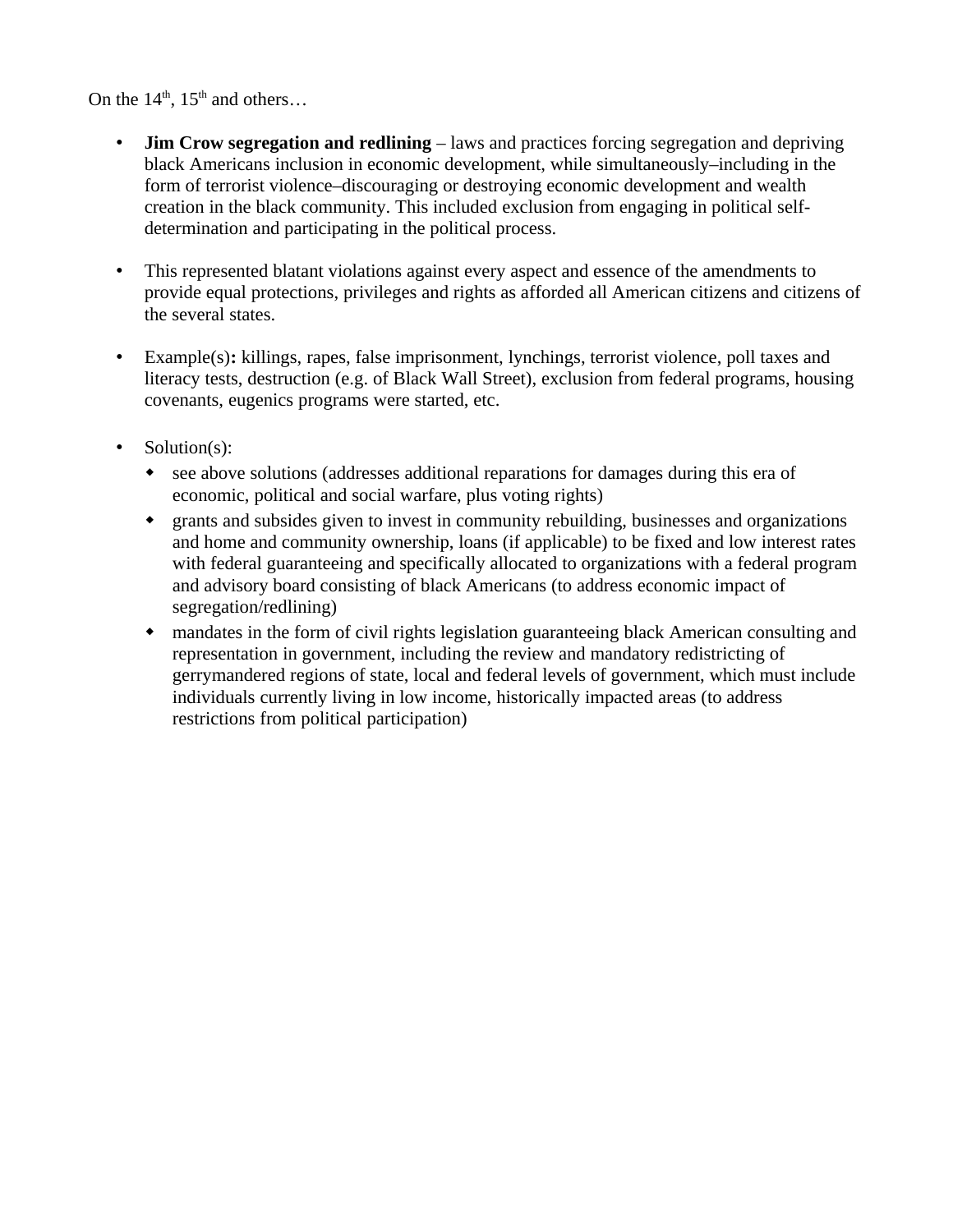# Civil Rights Era – Breakdown

This last section deals with the Civil Rights Movement and Post-Civil Rights Era, up to and including the current day.

The *Convention on the Prevention and Punishment of the Crime of Genocide* was entered into force on the  $12<sup>th</sup>$  of January 1951. This took place within a few years of what, today, we consider to be the beginning of the Civil Rights Movement in the United States. During and following this movement, black Americans were subjected to various operations and policies contrived and carried out by various conspiring elements of individuals and entities. The federal government of the United States, along with its various agencies, operating in coordination with state and local levels of government, criminal elements, corporate entities and private individuals, remained not just in violation of the constitutionally granted rights of black Americans, as well as various other groups of Americans, but in a state of consistent violation of the conventions against the act of genocide, with regard to its targeting of black Americans. Through the invoking of particular direct, social, political and political-economic tactics, the US showed a complete disregard for human life, and they remain in violation of the fundamental aims and the entirety of the elements provided to the UN and international community toward the prevention of such grave crimes against humanity.

In a blatant show of guilt and expression of their immoral conscience, the United States failed to domestically ratify the UN treaty until 40 years later in November of 1988. This was done only after years of complaints, objections and changes to the language that provides even more toward the expression of guilt.

Due to the amount of operations and tactics, along with secrecy, government classification, destruction of evidence and various other factors, including but not limited to the high number of events, not everything can be addressed. A brief description and small number of examples will be provided. The list will be ordered loosely based on chronology.

# *Note about the following*:

The following actions, taking place during the Civil Rights and Post-Civil Rights Era, are punishable under the stated guidelines of international law by relation to all parameters: (a) Genocide; (b) Conspiracy to commit genocide; (c) Direct and public incitement to commit genocide; (d) Attempt to commit genocide; (e) Complicity in genocide.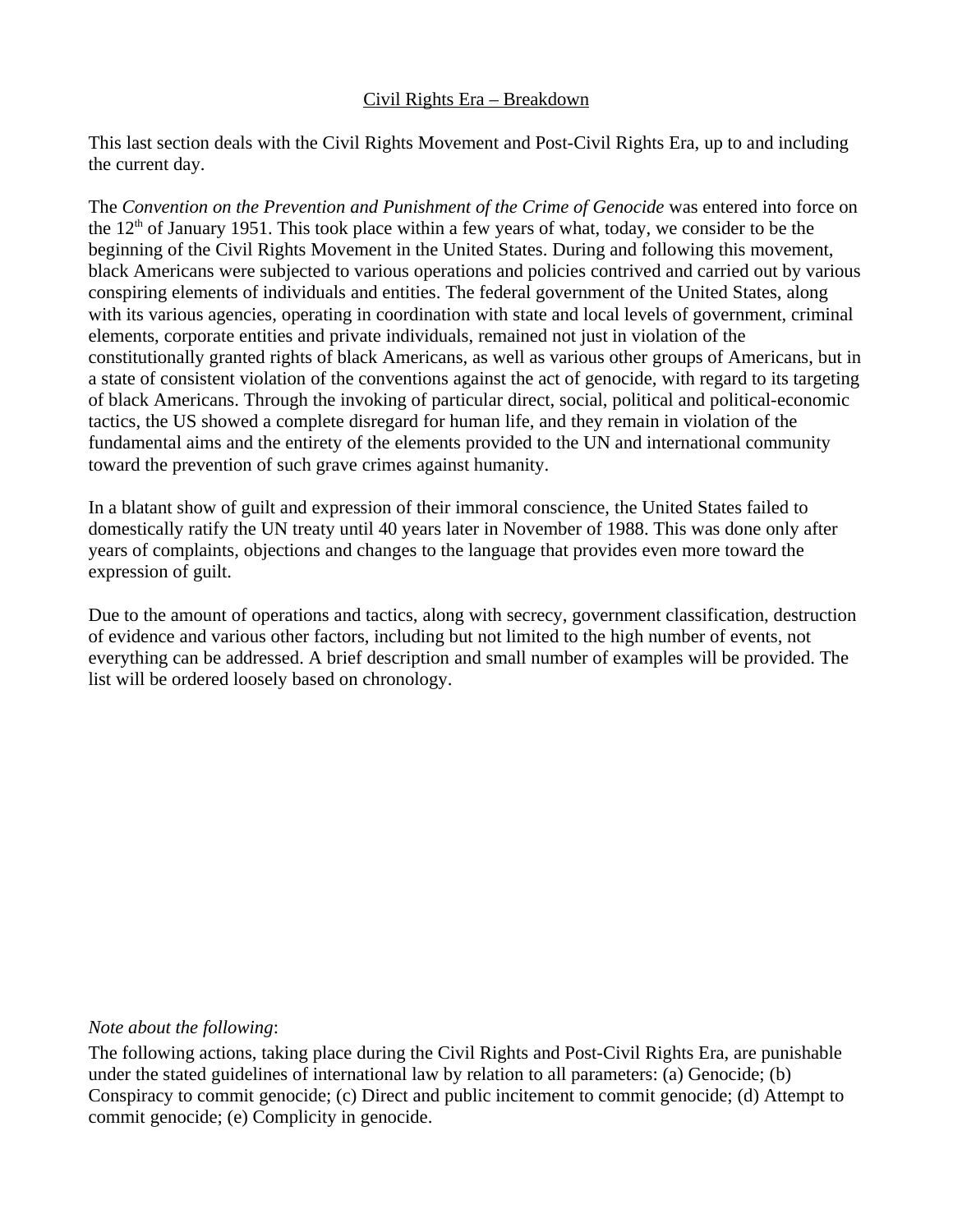- **Red Scare, Anti-Communism and McCarthyism** this was a tactic used to specifically limit the range of acceptable ideas within the political realm of our society. It was used as a means to engage in unlawful violations of the civil liberties of American people who may have disagreed with ruling class ideology. This not only represented a fundamental violation of the constitutionally granted rights of Americans to have representative government and freely express views and grievances, it specifically allowed for the targeting of black Americans.
- **Parameters for Genocide:** (b) Causing serious bodily or mental harm to members of the group; and, (c) deliberately inflicting on the group conditions of life calculated to bring about its physical destruction in whole or in part.
- Black American leaders of the various movements for civil rights and black liberation within the Untied States, recognized varying socialist and communist views as consistent with their visions toward freedom and justice. Through the pushing of violent and intense opposition to these ideas, black leaders were able to be targeted and undermined in their efforts to improve the conditions of their communities.
- **Example(s):** WEB Du Bois was targeted as an agent in the 1950s and eventually left the country. Other activists that were left/left-leaning include: Langston Hughes, Martin Luther King Jr., Paul Robeson, Malcolm X, James Baldwin, Fred Hampton, Stokely Carmichael, etc. The targeting of these and various other leaders had an adverse impact on the organizations in which they were involved. Some of those organizations include: Student Nonviolent Coordinating Committee, Southern Christian Leadership Conference, The Black Panther Party, etc.
- **Solution(s):** see above solutions (addresses additional reparations for damages)
- **COINTELPROand the Assassination Campaign** closely linked to the above political targeting, the police and military intelligence program known as COINTELPRO was a coordinated effort between federal agencies, all levels of government and other entities, including the participation of private citizens and informants. This resulted in surveillance, spying, assassinating, disrupting and destabilizing, political imprisonment and incitement of violence.
- **Parameters for Genocide:** (a) Killing members of the group; (b) Causing serious bodily or mental harm to members of the group, and (c) Deliberately inflicting on the group conditions of life calculated to bring about its physical destruction in whole or in part.

# • **Example(s):**

- *Killings*:
	- Martin Luther King Jr.; Malcolm X; Fred Hampton; Medgar Evers; etc.
- *Left Country or Imprisoned*:
	- WEB Du Bois, Stokely Carmichael; Geronimo Pratt; etc.
- *Organizations targeted*:
	- NAACP, SNCC, SCLC, NOI, etc.
- **Solution(s):** see above solutions (addresses additional reparations for damages)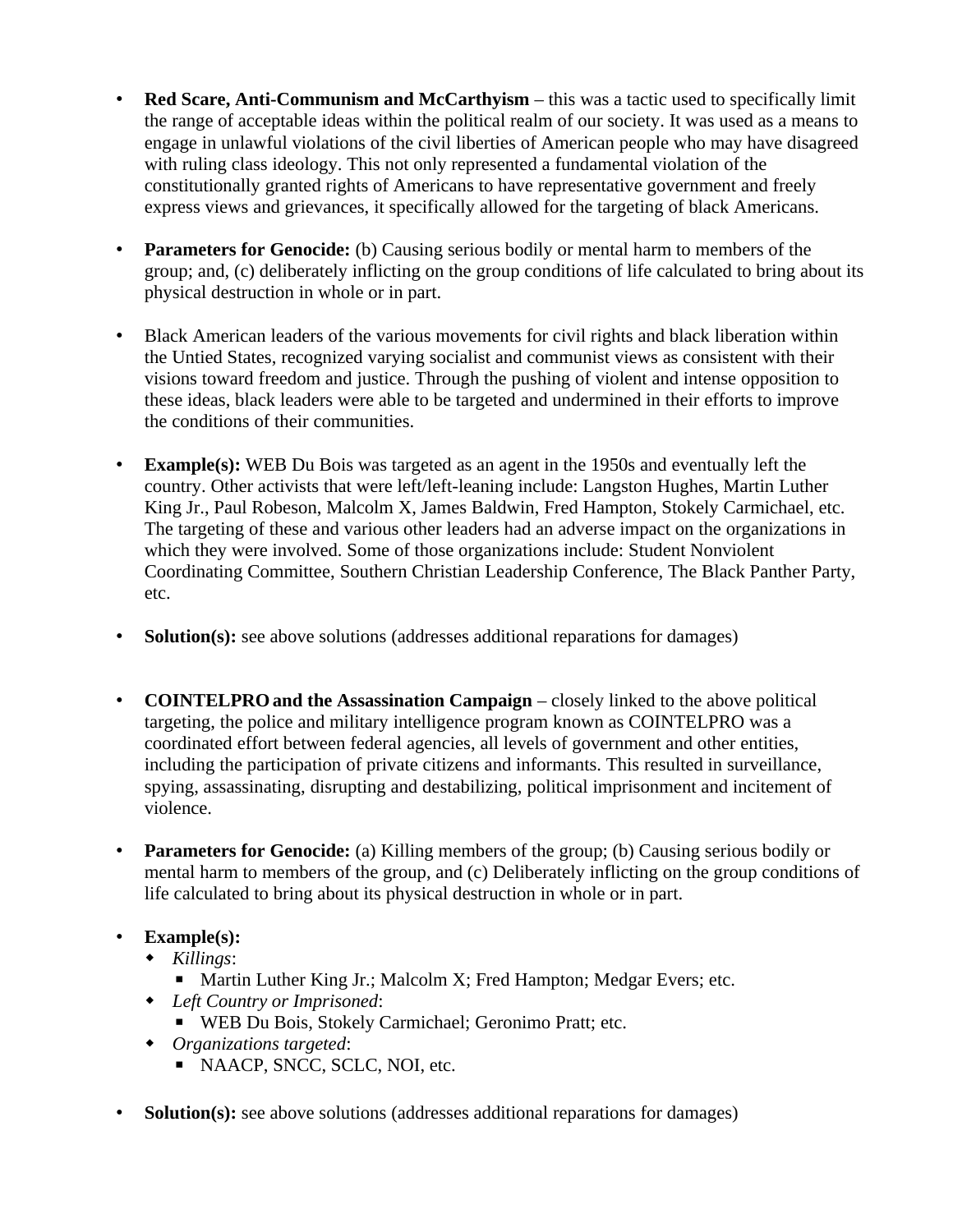# Post-Civil Rights Era – Breakdown

The proceeding methods of political and political-economic targeting, depriving of resources and theft of wealth, set the groundwork of poverty and lack of opportunity. This was exacerbated by the deliberate elimination of key leaders and targeted, organizational disruption. This led the way to the Post-Civil Rights Era and the establishing of the current day methods of destabilization, outlined in the following genocidal tactics.

Concerning the following, attention needs to be drawn to the fact that these tactics will (as with the above) be taken with regard to the international laws against genocide. However, there are several other international, legal frameworks from which this can be viewed. In August of 2016, there was the follow report: *Report of the Working Group of Experts on People of African Descent on its mission to the United States of America.* This report covered a UN group's study of the human rights issues impacting black Americans, in reference to the conditions and findings during their visit to the United States. It references the legal frameworks against racial discrimination and international human and political rights conventions that have been ratified by the US: the *International Covenant on Civil and Political Rights* and the *International Convention on the Elimination of All Forms of Racial Discrimination*.

The above UN report outlines problems with political and civil rights violations and racial discrimination, similarly to what is outlined here. The report also suggest major changes to the system in the US, including stating that the "current human rights crisis...must be addressed with a matter of urgency" and that it "urges the United States to consider seriously applying analogous elements contained in the Caribbean Community's Ten-Point Action Plan on Reparations...". This was, also, in addition to urging Congress to pass HR 40, as well as providing their own conclusions and suggestions.

Despite the UN report, I feel it still addresses the issue as a domestic or civil issue only. That is why I'm categorizing the following a genocide. Not only is it legally accurate, as under international standards for addressing issues, the nature, involvement of all levels of government in actions and the lack of a proportional response by government agencies in prevention, is such that it can no longer be seen as acceptably held within the jurisdiction of the state. The US needs to be recognized as responsible for their actions against black Americans, and the issue needs to be treated as the urgent international human right issue that it is.

I will also mention, here, that outlines for reparations, similar to the one mentioned above, have been done by organizations such as the National African American Reparations Commission (NAARC) and the National Coalition of Blacks for Reparations in America (N'COBRA). A black agenda and reparations has also by pushed by #ADOS as well as individuals like Dr. Claud Anderson and others.

In addition to genocide and other international issues listed above, the following conditions and tactics, also, are in violation of the previous mentioned constitutional laws, outlined in relation to slavery and Jim Crow. Subsequent acts are also in violation of various civil rights laws.

As with the conventions against genocide, it can also be noted, prior to moving forward, that guilt is, again, expressed in the actions of the United States government, through the inability to stay in line with international law, the inability to address the human rights issues groups have pointed out in the US, and the inability to provide the proper institutional framework for the citizens of the US to utilize and invoke international law both in domestically and internationally.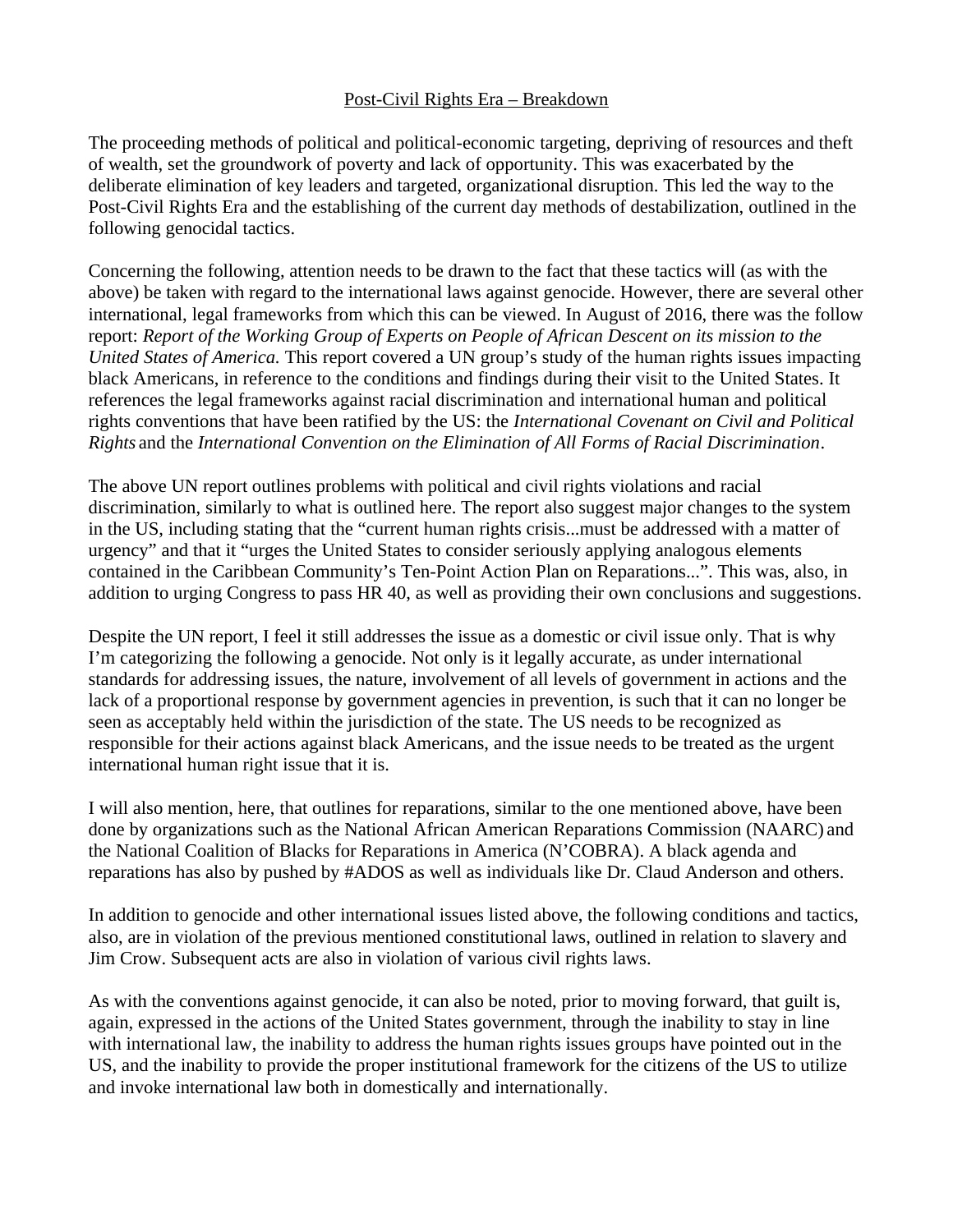- **Continued Political Assassination and Leadership Replacement**: Various tactics (on top of assassination), such as blackmail, blackballing, bribes, character/career assassination, etc., in conjunction with below examples of mass incarceration, obstacles of social mobility, conditions of poverty, etc., were used to prevent radical, black leadership in the varying realms of society.
	- *Political*: This was a continuation of the prior destruction of leadership and organizational structures during and preceding the Civil Rights Movement.
	- *Social*: Control over media and movements. Goes along with others. Control ideas and narratives surrounding black Americans with political rhetoric and media.
	- *Political-Economic*: Limiting of black businesses in the same way.
	- Parameters: (a) Killing members; (b) causing mental harm; (c) conditions of life.
	- $\bullet$  Example(s):
		- Political leaders like Jessie Jackson, Al Sharpton, Barack Obama, Clarence Avant, Kamala Harris and various radio/TV personalities were/are used as intermediaries between powerful, politics and black masses.
		- After Malcolm X, Martin Luther King Jr., Fred Hampton and others in the '60's, mainstream entertainment icons such as Michael Jackson, Tupac Shakur, Eric Wright, Marion Knight, etc., faced targeting; intellectual leaders were limited or shut completely out of the mainstream.
	- $\bullet$  Solution(s):
		- see above solutions (addresses additional reparations for damages)
		- set up guaranteed space for black owned and controlled media: TV, radio, news, etc.; grant rights of all previous black TV shows, movies and music to individuals or a fund that goes toward the support and creation of black owned and controlled conglomerates (that includes distribution and production) to deal with media; also, create additional civil rights legislation or re-emphasize old that may be needed to uphold rights of black Americans to participate in and control their own media and entertainment, while having the right to consult with regard to how their images are being used or represented by others.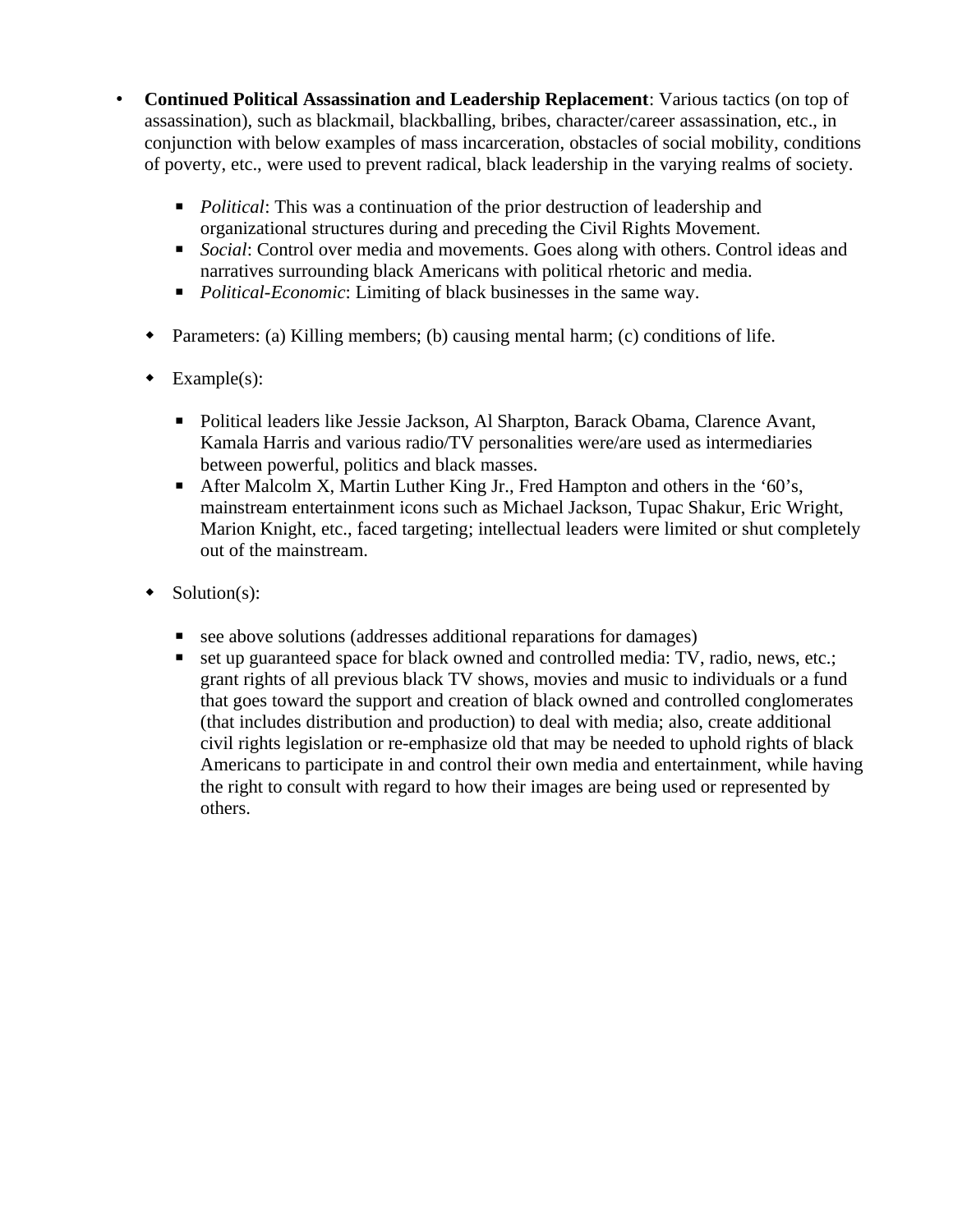- **Criminalization and Mass Incarceration**: Again, in conjunction with the other methods, black Americans were specifically the target of efforts to send massive amounts of them to prison, while destabilizing their communities. This, again, carried over from operations during the Civil Rights Movement.
	- *War on Drugs*: a drug war was started to associate blacks with drug use and crime.
	- *Death Penalty*: the death penalty was excessively an inhumanely applied to kill, at times, even innocent black Americans.
	- *Police Killings*: police intelligence operations, informants, excessive force, in custody, etc., killings by police were used to target blacks, even in cases where it was not reported as such.
	- *Police Targeting*: police were utilized to specifically target blacks with the purpose of mass imprisonment, harassment and destabilization of the black community and exploding of gang violence, including operations to stop attempts at ending or slowing gang violence.
	- *Inhumane Conditions*: prisoners, people in custody of police, raids, on the street interactions, solitary confinement, corruptions and scandals involving gross mistreatment and coercion tactics, torture, beatings, etc.
	- Parameters: (a) Killing members; (b) causing mental harm; (c) conditions of life; (d) prevent births; (e) forcibly transferring children.
	- Example(s): War on Drugs (as mentioned); Mass Incarceration (as mentioned); Crime Bill; LAPD Rampart Scandal; killing of unarmed blacks; situations like Kalief Browder and Central Park Five represent popular examples of an overall, prevalent reality.
	- $\bullet$  Solution(s):
		- see above solutions (addresses additional reparations for damages)
		- set up commission at the federal level to shut down or completely dismantle and reshape the FBI, CIA and other agencies with specific civil rights protections including the setting up of interest groups comprised of impacted individuals and lawyers for oversight; civil action and criminal prosecution of involved individuals; ending of militarization of state and local police; disarming of police; removal of police from black communities and replace with community led measures; justice reform including: ending death penalty, ending three strikes laws, minimum sentencing, excessive sentencing, crack/drug laws, gang laws, unconstitutional gun laws etc.; review and release of prisoners with individual reparations to each as owed, including access to education, jobs and subsides and rights to participation in business, politics, voting, etc.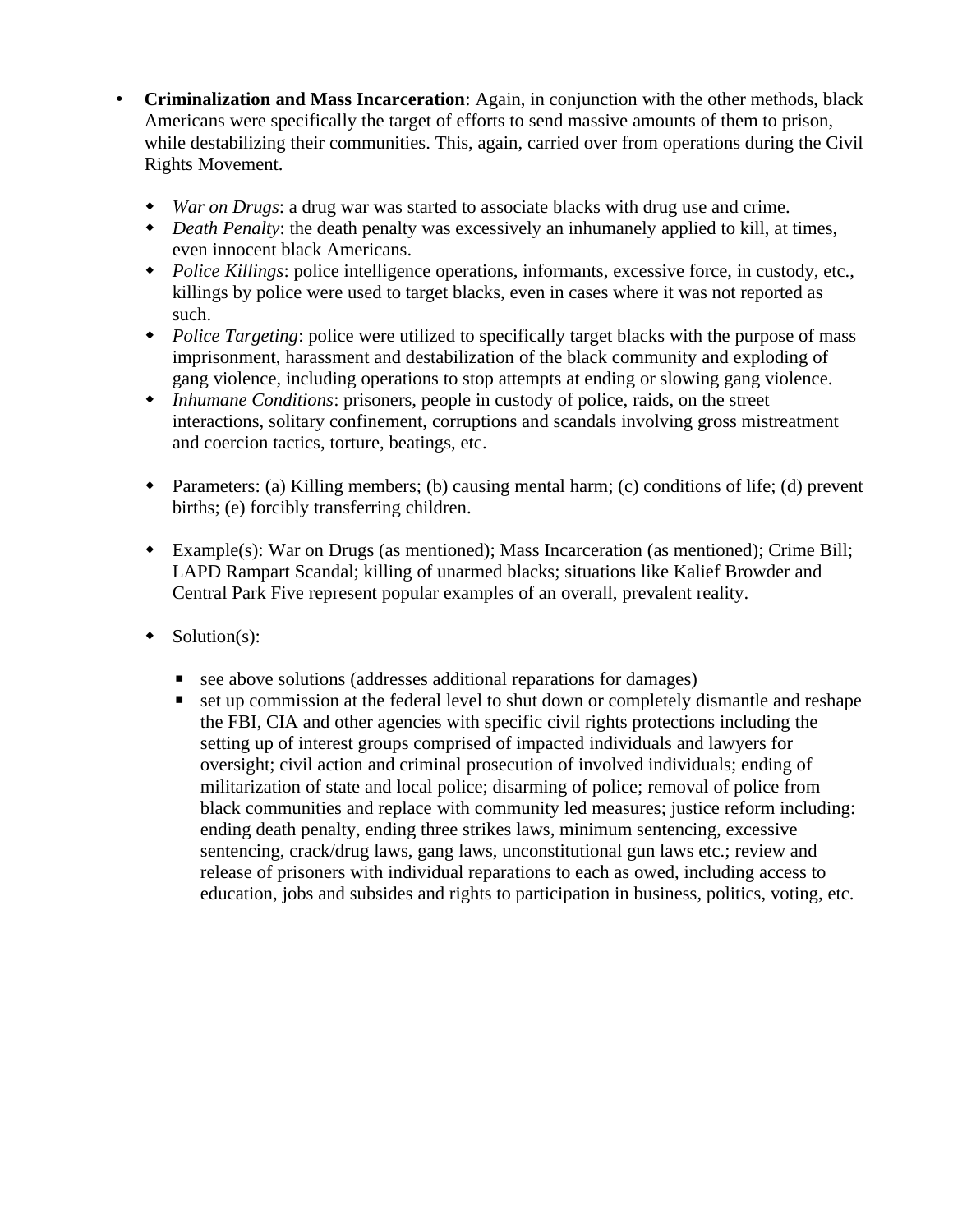- **Community and Family Destabilization**: There was a targeted effort to attack communities and destabilize black communities, in the previously and subsequently mentioned ways.
	- *Promotion of Gangs*: police intelligence operations to increase and maintain gang violence.
	- *Drugs Use*: military intelligence operations to increase drug use and allow drugs to flow into black communities.
	- *Mass Incarceration*: (see above).
	- *Welfare*: welfare was used as a way to target families in the way they targeted aid and limited aid.
	- *Child Support*: targeted, created opportunities to jail and same as welfare for negatively impacting families.
	- *Child Protective Services*: same targeting of families through custody of children.
	- *Continued Impact of Redlining/Economic Deprivation*: continued to keep black communities as ghettos deprived of opportunities and basic repairing, resources and programs.
	- Parameters: (a) Killing members; (b) causing mental harm; (c) conditions of life; (d) prevent births; (e) forcibly transferring children.
	- Example(s): (see above)
	- $\bullet$  Solution(s):
		- see above solutions (addresses additional reparations for damages)
		- instate an emergency system of free housing, education, healthcare, food and nutrition, in addition to a universal minimum income and jobs guarantee in black communities.
		- subsidize and provide incentive to increase marriages, families, subsidize housing loans with federal backing for home ownership
		- subsidize community ownership and ownership of schools, businesses, banks and other community institutions
		- allow community involvement and reviews of potential racism in cases of child protection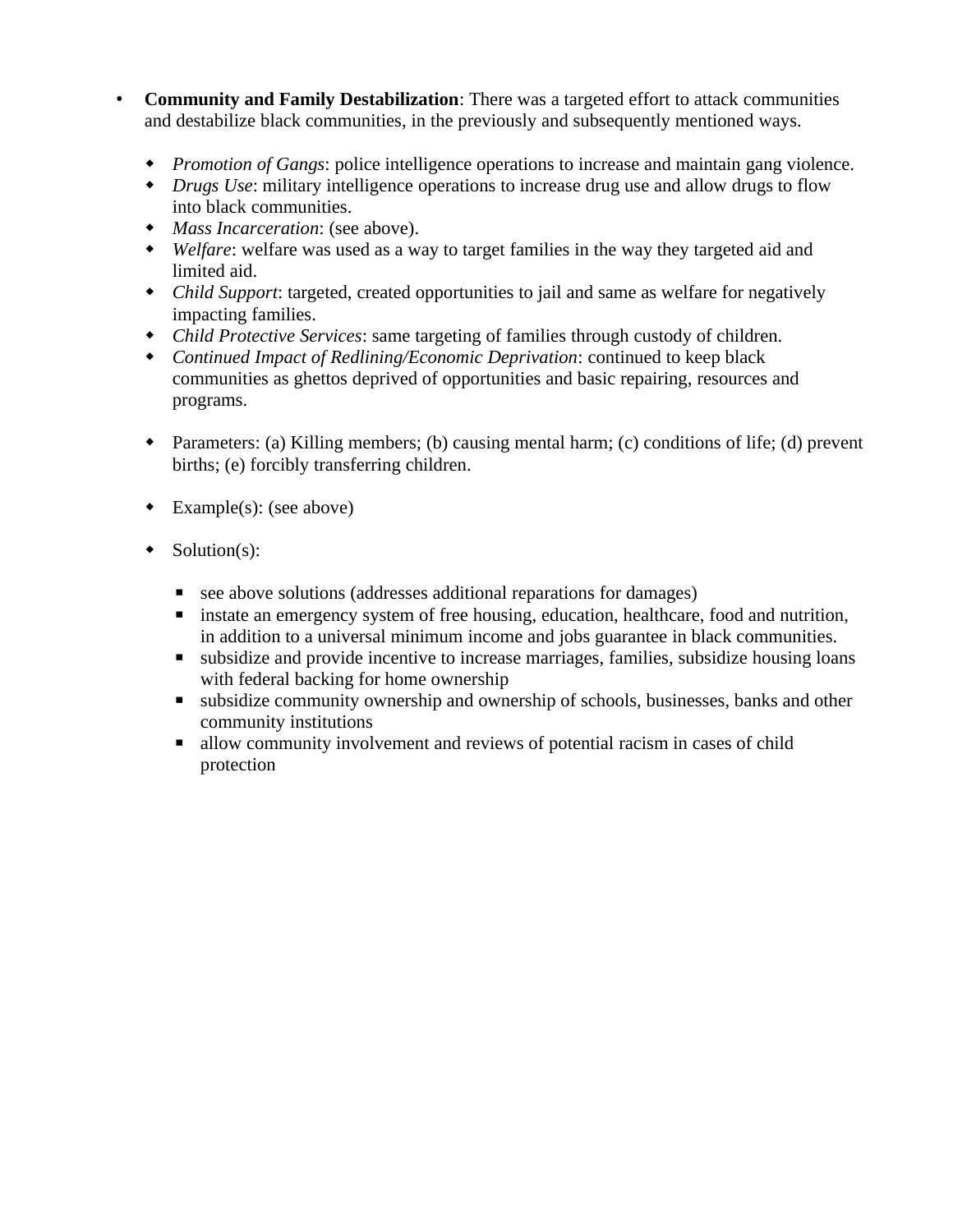- **Violence, Health and Mental/Physical Harm:** Several attempts, including below and above utilized, to have significant impact on lives, well-being and population growth of black Americans. Discrepancies that signal racism and white supremacy as factors.
	- *Abortion*: used to disproportionately limit black births and population.
	- *Inhumane Experimentation*: CDC, CIA and other agencies engaged in experiments and operations against black Americans.
	- *Drug Epidemic:* problems caused, treated with law enforcement and force.
	- *Child/Human/Sex* Trafficking*:* entities involved in selling, kidnapping, etc.
	- *Environmental Injustice:* degradation to water, infrastructure, housing, pollution, etc.
	- *Medical Malpractice and Lack of Proper/*Care: infant morality; discrepancies in outcomes.
	- *Representation in Media:* lack of positive representation; blatantly negative representation.
	- *HIV/AIDS:* disproportionately impacted.
	- *General Health:* overall poor health; psychological impact, trauma, mental health.
	- *Homelessness*: disproportionately high rates of homelessness.
	- Parameters: (a) Killing members; (b) causing mental harm; (c) conditions of life; (d) prevent births; (e) forcibly transferring children.
	- Example(s): Tuskegee; experimentation on prisoners; ATL Child Murders; crack epidemic; heart disease and diabetes.
	- $\bullet$  Solution(s):
		- see above solutions (addresses additional reparations for damages)
		- invest in community hospitals and education for black Americans in medicine–black owned institutions; set up commission of black American doctors to address health issues and coordinate nationally with doctors in areas; funds to support community gardens and setting up of food networks for healthy foods; promotion of health diets and alternative, non-Western methods to medicine that promotes health lifestyles; emergency access to free healthcare (see above)
		- set up legal teams of black Americans in conjunction with other issues to review potential cases of abuse with civil and criminal punishment
		- create incentives and subsidies to women who want to choose to have children over having an abortion; review cases where women are potentially forced by circumstances to have abortion, eliminate those
		- **■** funds to repair infrastructure and restore health